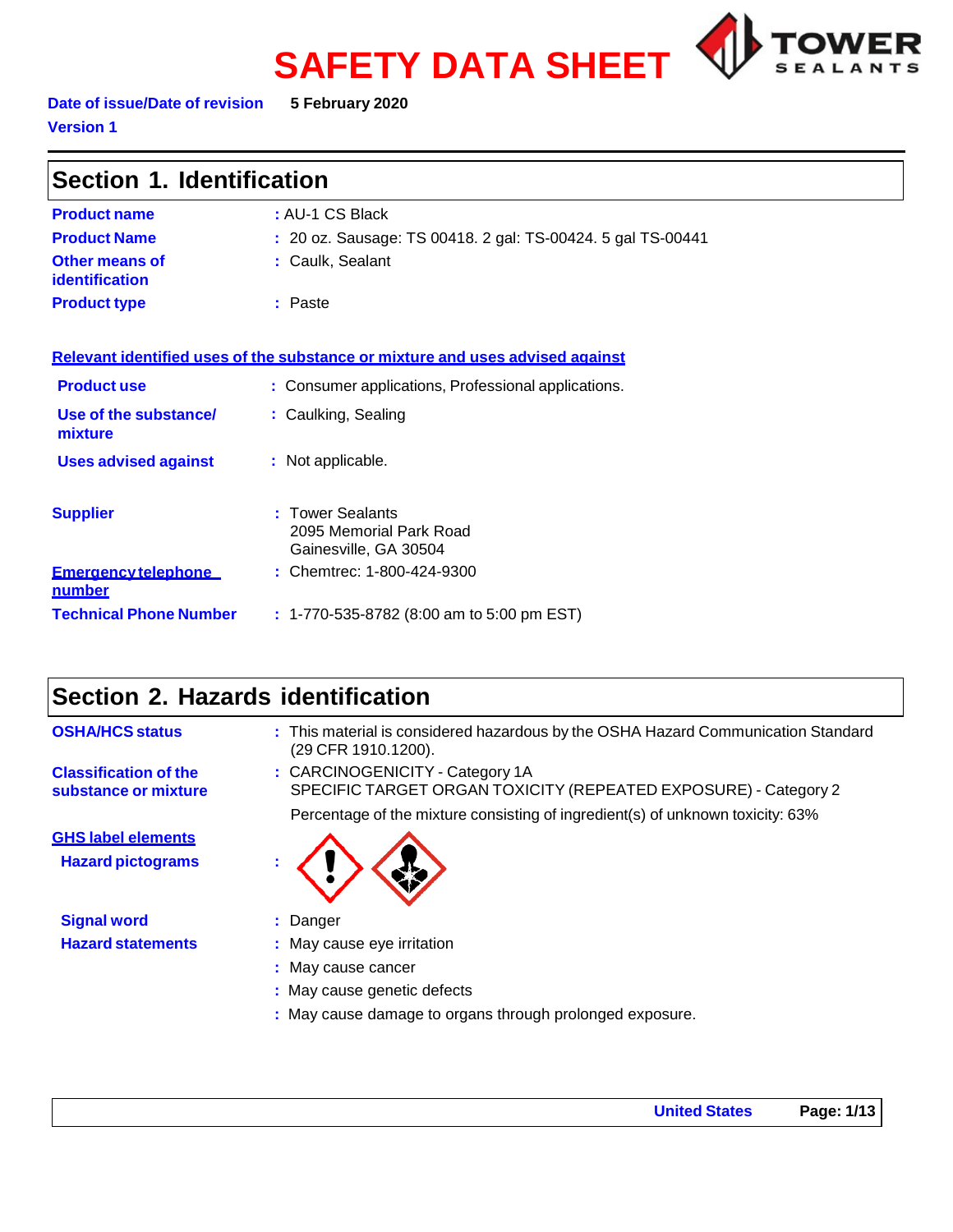**Product code** 20 oz. Sausage: TS 00418. 2 gal: TS-00424. 5 gal TS-00441

### **Section 2. Hazards identification**

#### **Precautionary statements**

| <b>General</b>                             | : Read label before use. Keep out of reach of children. If medical advice is needed,<br>have product container or label at hand.                                                                                                                                                                                                                                                                                                                                                            |
|--------------------------------------------|---------------------------------------------------------------------------------------------------------------------------------------------------------------------------------------------------------------------------------------------------------------------------------------------------------------------------------------------------------------------------------------------------------------------------------------------------------------------------------------------|
| <b>Prevention</b>                          | : Obtain special instructions before use. Do not handle until all safety precautions have<br>been read and understood. Use personal protective equipment as required. Do not<br>breathe vapor.                                                                                                                                                                                                                                                                                              |
| <b>Response</b>                            | : Get medical attention if you feel unwell. IF exposed or concerned: Get medical<br>attention.                                                                                                                                                                                                                                                                                                                                                                                              |
| <b>Storage</b>                             | : Store locked up.                                                                                                                                                                                                                                                                                                                                                                                                                                                                          |
| <b>Disposal</b>                            | : Dispose of contents and container in accordance with all local, regional, national and<br>international regulations.                                                                                                                                                                                                                                                                                                                                                                      |
| <b>Supplemental label</b><br>elements      | : Sanding and grinding dusts may be harmful if inhaled. This product contains Crystalline<br>Silica which can cause lung cancer or silicosis. The risk of cancer depends on the<br>duration and level of exposure to dust from sanding surfaces or mist from spray<br>applications. Since this product is not meant to be sanded or sprayed, risk of exposure is<br>considered low. Avoid contact with skin and clothing. Wash thoroughly after handling.<br>Emits toxic fumes when heated. |
| <b>Hazards not otherwise</b><br>classified | : Prolonged or repeated contact may dry skin and cause irritation.                                                                                                                                                                                                                                                                                                                                                                                                                          |

### **Section 3. Composition/information on ingredients**

| Substance/mixture   | : Mixture       |
|---------------------|-----------------|
| <b>Product name</b> | : AU-1 CS Black |

| Ingredient name                                     | $\frac{9}{6}$ | <b>CAS number</b> |
|-----------------------------------------------------|---------------|-------------------|
| l Limestone                                         | $10 - 30$     | l 1317-65-3       |
| White mineral oil (petroleum)                       | $1 - 5$       | 8042-47-5         |
| <b>Ethylene Glycol</b>                              | $ 0.5 - 1.5 $ | $107 - 21 - 1$    |
| Titanium Dioxide                                    | $10.5 - 1.5$  | 13463-67-7        |
| Crystalline Silica, respirable powder (<10 microns) | $0.1 - 1$     | 14808-60-7        |

SUB codes represent substances without registered CAS Numbers.

Any concentration shown as a range is to protect confidentiality or is due to batch variation.

There are no additional ingredients present which, within the current knowledge of the supplier and in the **concentrations applicable, are classified as hazardous to health or the environment and hence require reporting in this section.**

**Occupational exposure limits, if available, are listed in Section 8.**

### **Section 4. First aid measures**

If ingestion, irritation, any type of overexposure or symptoms of overexposure occur during or persists after use of this product, contact a POISON CONTROL CENTER, EMERGENCY ROOM OR PHYSICIAN immediately; have Safety Data Sheet information available. Never give anything by mouth to an unconscious or convulsing person. **Description of necessary first aid measures**

**Eye contact :** Check for and remove any contact lenses. Immediately flush eyes with running water for at least 15 minutes, keeping eyelids open. Seek immediate medical attention.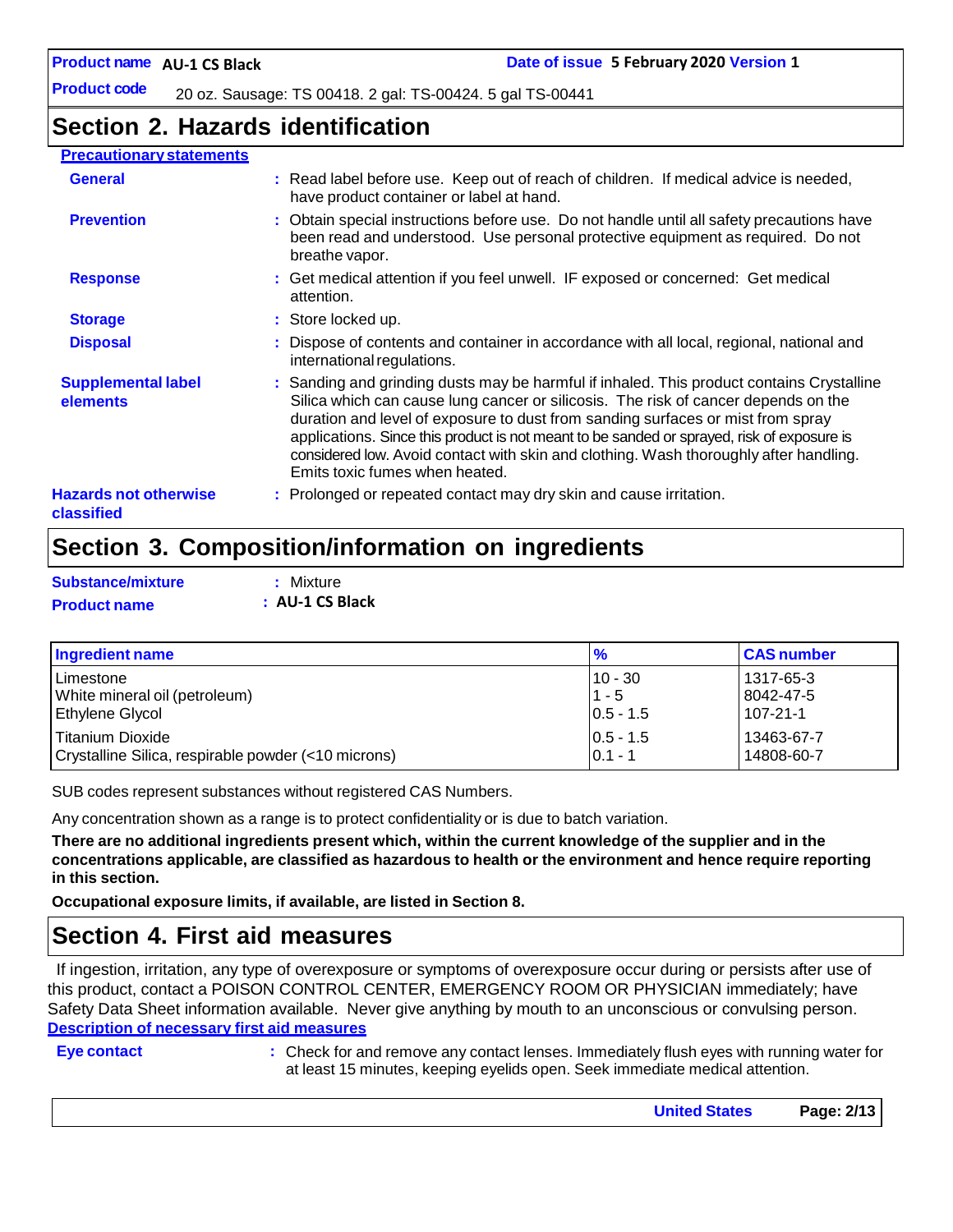**AU-1 CS Black Date of issue 5 February 2020 Version 1**

**Product code** 20 oz. Sausage: TS 00418. 2 gal: TS-00424. 5 gal TS-00441

### **Section 4. First aid measures**

| <b>Inhalation</b>   | : Remove to fresh air. Keep person warm and at rest. If not breathing, if breathing is<br>irregular or if respiratory arrest occurs, provide artificial respiration or oxygen by trained<br>personnel. |
|---------------------|--------------------------------------------------------------------------------------------------------------------------------------------------------------------------------------------------------|
| <b>Skin contact</b> | : Remove contaminated clothing and shoes. Wash skin thoroughly with soap and water<br>or use recognized skin cleanser. Do NOT use solvents or thinners.                                                |
| <b>Ingestion</b>    | : If swallowed, seek medical advice immediately and show this container or label. Keep<br>person warm and at rest. Do NOT induce vomiting.                                                             |

#### **Most important symptoms/effects, acute and delayed**

#### **Potential acute health effects**

| Eye contact         | : Direct contact may cause slight to moderate irritation.                                                                 |
|---------------------|---------------------------------------------------------------------------------------------------------------------------|
| <b>Inhalation</b>   | $:$ May cause slight irritation to respiratory passages $-$ headache $-$ dizziness.                                       |
| <b>Skin contact</b> | : May cause allergic skin reactions and / or central nervous system depression. May cause<br>skin dryness and irritation. |
| <b>Ingestion</b>    | : Low ingestion hazard in normal use.                                                                                     |

#### **Over-exposuresigns/symptoms**

| Eye contact         | : No specific data.                                                                |
|---------------------|------------------------------------------------------------------------------------|
| <b>Inhalation</b>   | : No specific data.                                                                |
| <b>Skin contact</b> | : Adverse symptoms may include the following:<br>irritation<br>dryness<br>cracking |
| <b>Ingestion</b>    | : No specific data.                                                                |

|                                   | <u>Indication of immediate medical attention and special treatment needed, if necessary</u>                                                                                                                                                                                                                                                                                                                     |
|-----------------------------------|-----------------------------------------------------------------------------------------------------------------------------------------------------------------------------------------------------------------------------------------------------------------------------------------------------------------------------------------------------------------------------------------------------------------|
| <b>Notes to physician</b>         | : Treat symptomatically. Contact poison treatment specialist immediately if large<br>quantities have been ingested or inhaled.                                                                                                                                                                                                                                                                                  |
| <b>Specific treatments</b>        | : No specific treatment.                                                                                                                                                                                                                                                                                                                                                                                        |
| <b>Protection of first-aiders</b> | : No action shall be taken involving any personal risk or without suitable training. If it is<br>suspected that fumes are still present, the rescuer should wear an appropriate mask or<br>self-contained breathing apparatus. It may be dangerous to the person providing aid to<br>give mouth-to-mouth resuscitation. Wash contaminated clothing thoroughly with water<br>before removing it, or wear gloves. |

**See toxicological information (Section 11)**

# **Section 5. Fire-fighting measures**

| <b>Extinguishing media</b>             |                                                                 |
|----------------------------------------|-----------------------------------------------------------------|
| <b>Suitable extinguishing</b><br>media | : Use an extinguishing agent suitable for the surrounding fire. |
| Unsuitable extinguishing<br>media      | : None known.                                                   |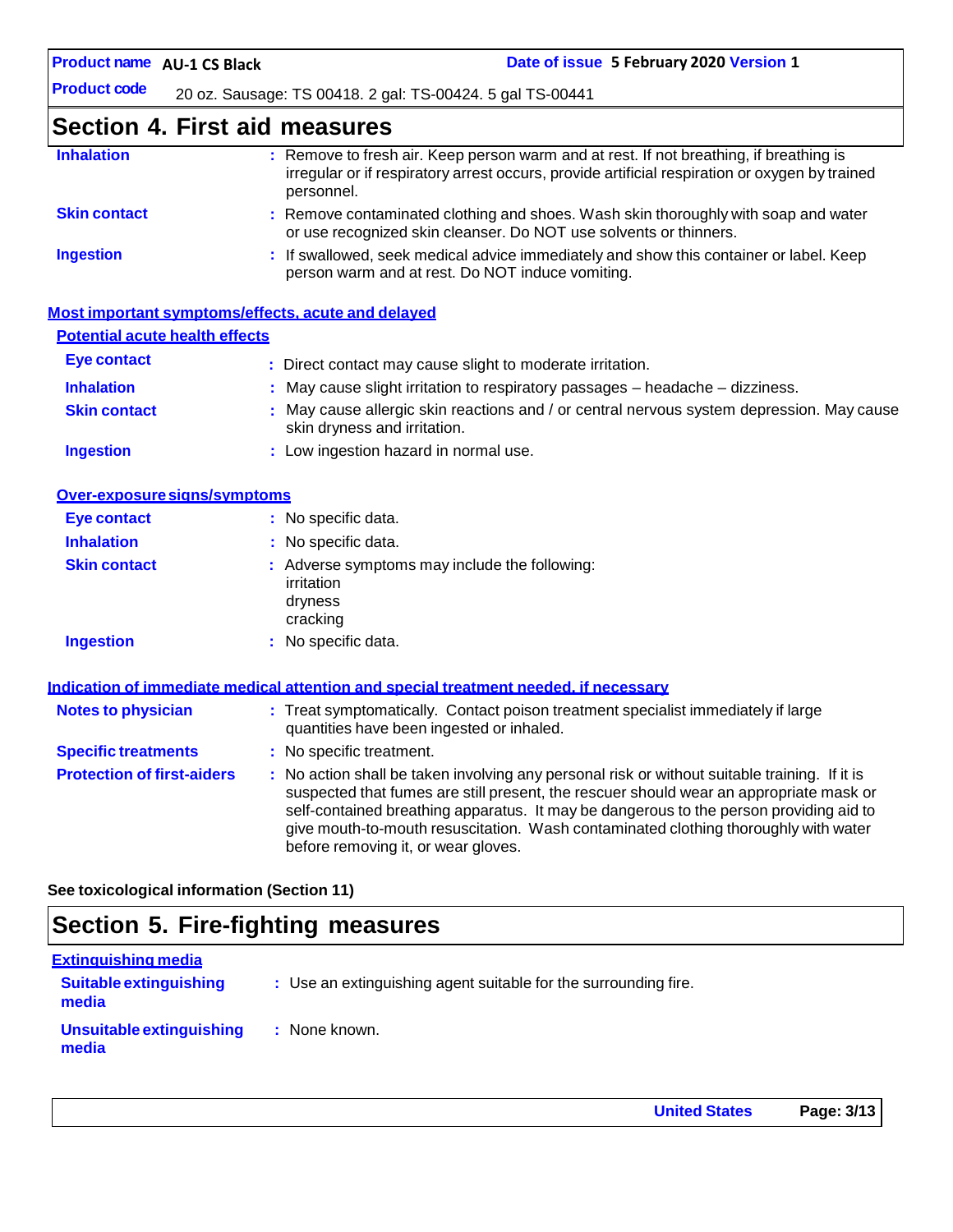**Product code**

20 oz. Sausage: TS 00418. 2 gal: TS-00424. 5 gal TS-00441

### **Section 5. Fire-fighting measures**

| <b>Specific hazards arising</b><br>from the chemical     | : In a fire or if heated, a pressure increase will occur and the container may burst. This<br>material is harmful to aquatic life. Fire water contaminated with this material must be<br>contained and prevented from being discharged to any waterway, sewer or drain. |
|----------------------------------------------------------|-------------------------------------------------------------------------------------------------------------------------------------------------------------------------------------------------------------------------------------------------------------------------|
| <b>Hazardous thermal</b><br>decomposition products       | : Decomposition products may include the following materials:<br>carbon dioxide<br>carbon monoxide<br>metal oxide/oxides                                                                                                                                                |
| <b>Special protective actions</b><br>for fire-fighters   | : Promptly isolate the scene by removing all persons from the vicinity of the incident if<br>there is a fire. No action shall be taken involving any personal risk or without suitable<br>training.                                                                     |
| <b>Special protective</b><br>equipment for fire-fighters | : Fire-fighters should wear appropriate protective equipment and self-contained breathing<br>apparatus (SCBA) with a full face-piece operated in positive pressure mode.                                                                                                |

# **Section 6. Accidental release measures**

|                                                       | <b>Personal precautions, protective equipment and emergency procedures</b>                                                                                                                                                                                                                                                                                                                                                                                                                                                                                                                                                                                                                                   |
|-------------------------------------------------------|--------------------------------------------------------------------------------------------------------------------------------------------------------------------------------------------------------------------------------------------------------------------------------------------------------------------------------------------------------------------------------------------------------------------------------------------------------------------------------------------------------------------------------------------------------------------------------------------------------------------------------------------------------------------------------------------------------------|
| For non-emergency<br>personnel                        | : No action shall be taken involving any personal risk or without suitable training.<br>Evacuate surrounding areas. Keep unnecessary and unprotected personnel from<br>entering. Do not touch or walk through spilled material. Avoid breathing vapor or mist.<br>Provide adequate ventilation. Wear appropriate respirator when ventilation is<br>inadequate. Put on appropriate personal protective equipment.                                                                                                                                                                                                                                                                                             |
|                                                       | For emergency responders : If specialised clothing is required to deal with the spillage, take note of any information<br>in Section 8 on suitable and unsuitable materials. See also the information in "For non-<br>emergency personnel".                                                                                                                                                                                                                                                                                                                                                                                                                                                                  |
| <b>Environmental precautions</b>                      | : Avoid dispersal of spilled material and runoff and contact with soil, waterways, drains<br>and sewers. Inform the relevant authorities if the product has caused environmental<br>pollution (sewers, waterways, soil or air).                                                                                                                                                                                                                                                                                                                                                                                                                                                                              |
| Methods and materials for containment and cleaning up |                                                                                                                                                                                                                                                                                                                                                                                                                                                                                                                                                                                                                                                                                                              |
| <b>Small spill</b>                                    | : Stop leak if without risk. Move containers from spill area. Dilute with water and mop up<br>if water-soluble. Alternatively, or if water-insoluble, absorb with an inert dry material and<br>place in an appropriate waste disposal container. Dispose of via a licensed waste<br>disposal contractor.                                                                                                                                                                                                                                                                                                                                                                                                     |
| <b>Large spill</b>                                    | : Stop leak if without risk. Move containers from spill area. Approach release from<br>upwind. Prevent entry into sewers, water courses, basements or confined areas. Wash<br>spillages into an effluent treatment plant or proceed as follows. Contain and collect<br>spillage with non-combustible, absorbent material e.g. sand, earth, vermiculite or<br>diatomaceous earth and place in container for disposal according to local regulations<br>(see Section 13). Dispose of via a licensed waste disposal contractor. Contaminated<br>absorbent material may pose the same hazard as the spilled product. Note: see<br>Section 1 for emergency contact information and Section 13 for waste disposal. |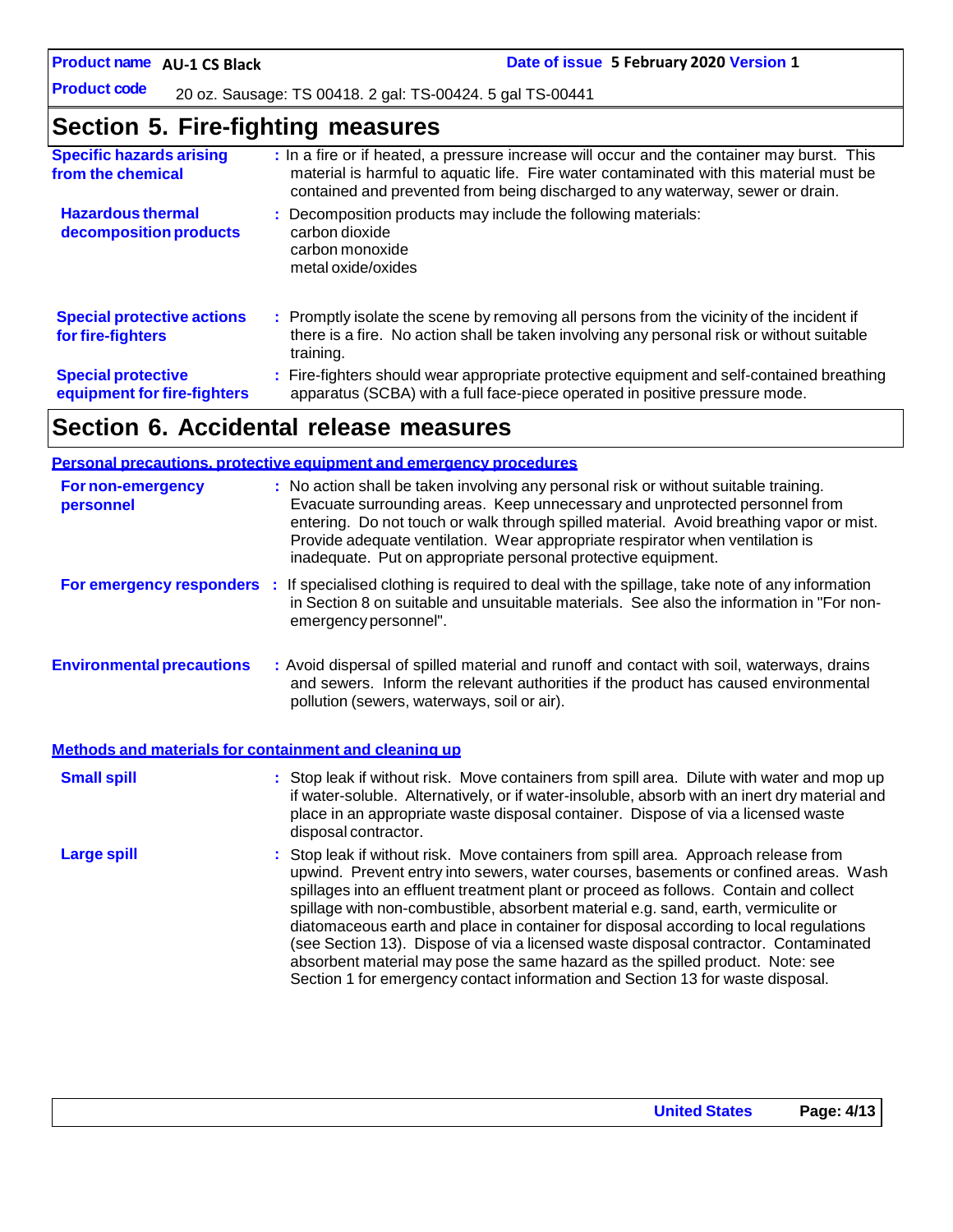**Product code** 20 oz. Sausage: TS 00418. 2 gal: TS-00424. 5 gal TS-00441

### **Section 7. Handling and storage**

### **Precautions for safe handling**

| <b>Protective measures</b>                                                | : Put on appropriate personal protective equipment (see Section 8). Avoid exposure -<br>obtain special instructions before use. Do not handle until all safety precautions have<br>been read and understood. Do not get in eyes or on skin or clothing. Do not breathe<br>vapor or mist. Do not ingest. If during normal use the material presents a respiratory<br>hazard, use only with adequate ventilation or wear appropriate respirator. Keep in the<br>original container or an approved alternative made from a compatible material, kept<br>tightly closed when not in use. Empty containers retain product residue and can be<br>hazardous. Do not reuse container. |
|---------------------------------------------------------------------------|-------------------------------------------------------------------------------------------------------------------------------------------------------------------------------------------------------------------------------------------------------------------------------------------------------------------------------------------------------------------------------------------------------------------------------------------------------------------------------------------------------------------------------------------------------------------------------------------------------------------------------------------------------------------------------|
| <b>Special precautions</b>                                                | : If this material is part of a multiple component system, read the Safety Data Sheet(s) for<br>the other component or components before blending as the resulting mixture may have<br>the hazards of all of its parts.                                                                                                                                                                                                                                                                                                                                                                                                                                                       |
| <b>Advice on general</b><br>occupational hygiene                          | : Eating, drinking and smoking should be prohibited in areas where this material is<br>handled, stored and processed. Workers should wash hands and face before eating,<br>drinking and smoking. Remove contaminated clothing and protective equipment before<br>entering eating areas. See also Section 8 for additional information on hygiene<br>measures.                                                                                                                                                                                                                                                                                                                 |
| <b>Conditions for safe storage,</b><br>including any<br>incompatibilities | : Do not store below the following temperature: $5^{\circ}C(41^{\circ}F)$ . Store in accordance with<br>local regulations. Store in original container protected from direct sunlight in a dry, cool<br>and well-ventilated area, away from incompatible materials (see Section 10) and food<br>and drink. Keep container tightly closed and sealed until ready for use. Containers that<br>have been opened must be carefully resealed and kept upright to prevent leakage. Do<br>not store in unlabeled containers. Use appropriate containment to avoid environmental<br>contamination.                                                                                    |
|                                                                           |                                                                                                                                                                                                                                                                                                                                                                                                                                                                                                                                                                                                                                                                               |

# **Section 8. Exposure controls/personal protection**

#### **Control parameters**

#### **Occupational exposure limits**

| <b>Ingredient name</b>                              | <b>Exposure limits</b>                              |
|-----------------------------------------------------|-----------------------------------------------------|
| Limestone                                           | OSHA PEL (United States, 2/2013).                   |
|                                                     | TWA: 5 mg/m <sup>3</sup> 8 hours. Form: Respirable  |
|                                                     | Ifraction                                           |
|                                                     | TWA: 15 mg/m <sup>3</sup> 8 hours. Form: Total dust |
| White mineral oil (petroleum)                       | <b>ACGIH TLV (United States, 6/2013).</b>           |
|                                                     | TWA: 5 mg/m <sup>3</sup> 8 hours. Form: Inhalable   |
|                                                     | Ifraction                                           |
|                                                     | OSHA PEL (United States, 2/2013).                   |
| <b>Ethylene Glycol</b>                              | TWA: $5 \text{ mg/m}^3$ 8 hours.                    |
|                                                     | ACGIH TLV (United States, 6/2013).                  |
|                                                     | C: 100 mg/m <sup>3</sup> Form: Aerosol              |
|                                                     | OSHA PEL (United States, 2/2013).                   |
| Titanium Dioxide                                    | TWA: 15 mg/m <sup>3</sup> 8 hours. Form: Total dust |
|                                                     | ACGIH TLV (United States, 6/2013).                  |
|                                                     | TWA: $10 \text{ mg/m}^3$ 8 hours.                   |
|                                                     | ACGIH TLV (United States, 6/2013).                  |
| Crystalline Silica, respirable powder (<10 microns) | TWA: 0.025 mg/m <sup>3</sup> 8 hours. Form:         |
|                                                     | Respirable                                          |
|                                                     | OSHA PEL Z3 (United States, 2/2013).                |
|                                                     | Page: 5/13<br><b>United States</b>                  |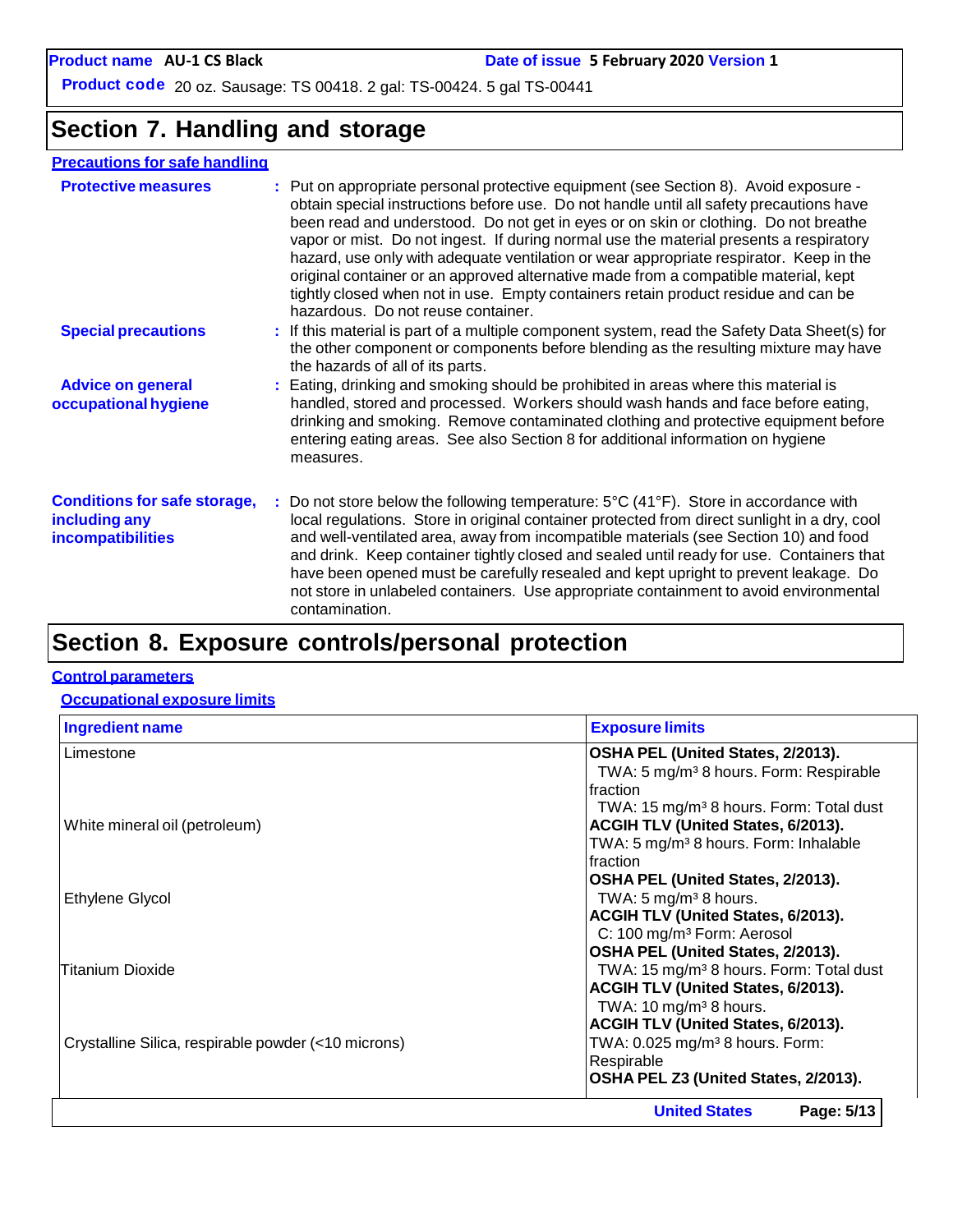TWA: 10 MG/M3 / (%SiO2+2) 8 hours. Form:

**Product code** 20 oz. Sausage: TS 00418. 2 gal: TS-00424. 5 gal TS-00441

# **Section 8. Exposure controls/personal protection**

|                                                                                                                                                                                                                                            |                                                                                                                                                                                                                                                                                                       | Respirable<br>TWA: 250 MPPCF / (%SiO2+5) 8 hours.<br>Form: Respirable                                                                                                                                                                                                                                                                                                                                                                                     |
|--------------------------------------------------------------------------------------------------------------------------------------------------------------------------------------------------------------------------------------------|-------------------------------------------------------------------------------------------------------------------------------------------------------------------------------------------------------------------------------------------------------------------------------------------------------|-----------------------------------------------------------------------------------------------------------------------------------------------------------------------------------------------------------------------------------------------------------------------------------------------------------------------------------------------------------------------------------------------------------------------------------------------------------|
|                                                                                                                                                                                                                                            |                                                                                                                                                                                                                                                                                                       |                                                                                                                                                                                                                                                                                                                                                                                                                                                           |
| A<br>= Acceptable Maximum Peak<br>ACGIH<br>С<br>$=$ Ceiling Limit<br>F.<br>$=$ Fume<br><b>IPEL</b><br>= Internal Permissible Exposure Limit<br><b>OSHA</b><br>= Occupational Safety and Health Administration.<br>R<br>$=$ Respirable<br>Z | Key to abbreviations<br>= American Conference of Governmental Industrial Hygienists.<br>= OSHA 29CFR 1910.1200 Subpart Z - Toxic and Hazardous Substances                                                                                                                                             | S<br>= Potential skin absorption<br>SR<br>= Respiratory sensitization<br>SS<br>= Skin sensitization<br>STEL<br>= Short term Exposure limit values<br>TD<br>$=$ Total dust<br><b>TLV</b><br>$=$ Threshold Limit Value<br>TWA<br>= Time Weighted Average                                                                                                                                                                                                    |
| <b>Consult local authorities for acceptable exposure limits.</b>                                                                                                                                                                           |                                                                                                                                                                                                                                                                                                       |                                                                                                                                                                                                                                                                                                                                                                                                                                                           |
| <b>Recommended monitoring</b><br>procedures                                                                                                                                                                                                | : If this product contains ingredients with exposure limits, personal, workplace<br>the ventilation or other control measures and/or the necessity to use respiratory<br>Reference to national guidance documents for methods for the determination of<br>hazardous substances will also be required. | atmosphere or biological monitoring may be required to determine the effectiveness of<br>protective equipment. Reference should be made to appropriate monitoring standards.                                                                                                                                                                                                                                                                              |
| <b>Appropriate engineering</b><br>controls                                                                                                                                                                                                 | : If user operations generate dust, fumes, gas, vapor or mist, use process enclosures,<br>local exhaust ventilation or other engineering controls to keep worker exposure to<br>airborne contaminants below any recommended or statutory limits.                                                      |                                                                                                                                                                                                                                                                                                                                                                                                                                                           |
| <b>Environmental exposure</b><br>controls                                                                                                                                                                                                  | : Emissions from ventilation or work process equipment should be checked to ensure<br>they comply with the requirements of environmental protection legislation. In some<br>will be necessary to reduce emissions to acceptable levels.                                                               | cases, fume scrubbers, filters or engineering modifications to the process equipment                                                                                                                                                                                                                                                                                                                                                                      |
| <b>Individual protection measures</b>                                                                                                                                                                                                      |                                                                                                                                                                                                                                                                                                       |                                                                                                                                                                                                                                                                                                                                                                                                                                                           |
| <b>Hygiene measures</b>                                                                                                                                                                                                                    | eating, smoking and using the lavatory and at the end of the working period.<br>showers are close to the workstation location.                                                                                                                                                                        | Wash hands, forearms and face thoroughly after handling chemical products, before<br>Appropriate techniques should be used to remove potentially contaminated clothing.<br>Wash contaminated clothing before reusing. Ensure that eyewash stations and safety                                                                                                                                                                                             |
| <b>Eye/face protection</b><br><b>Skin protection</b>                                                                                                                                                                                       | : Safety glasses with side shields.                                                                                                                                                                                                                                                                   |                                                                                                                                                                                                                                                                                                                                                                                                                                                           |
| <b>Hand protection</b>                                                                                                                                                                                                                     | during use that the gloves are still retaining their protective properties. It should be<br>protection time of the gloves cannot be accurately estimated.                                                                                                                                             | : Chemical-resistant, impervious gloves complying with an approved standard should be<br>worn at all times when handling chemical products if a risk assessment indicates this is<br>necessary. Considering the parameters specified by the glove manufacturer, check<br>noted that the time to breakthrough for any glove material may be different for different<br>glove manufacturers. In the case of mixtures, consisting of several substances, the |
| <b>Gloves</b>                                                                                                                                                                                                                              |                                                                                                                                                                                                                                                                                                       |                                                                                                                                                                                                                                                                                                                                                                                                                                                           |
| <b>Body protection</b>                                                                                                                                                                                                                     | performed and the risks involved and should be approved by a specialist before<br>handling this product.                                                                                                                                                                                              | Personal protective equipment for the body should be selected based on the task being                                                                                                                                                                                                                                                                                                                                                                     |
| <b>Other skin protection</b>                                                                                                                                                                                                               | : Appropriate footwear and any additional skin protection measures should be selected<br>specialist before handling this product.                                                                                                                                                                     | based on the task being performed and the risks involved and should be approved by a                                                                                                                                                                                                                                                                                                                                                                      |
|                                                                                                                                                                                                                                            |                                                                                                                                                                                                                                                                                                       | Page: 6/13<br><b>United States</b>                                                                                                                                                                                                                                                                                                                                                                                                                        |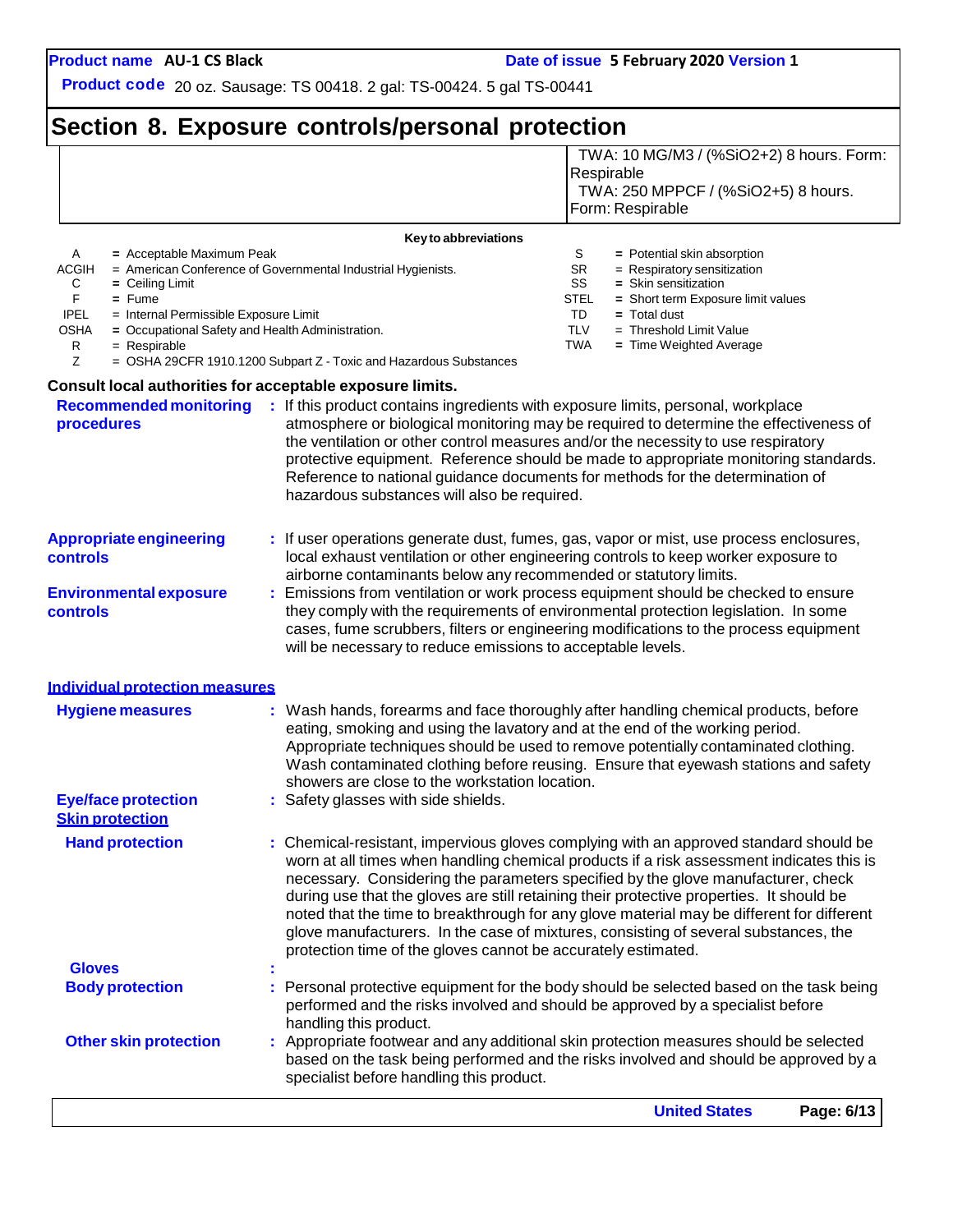**AU-1 CS Black Date of issue 5 February 2020 Version 1**

**Product code**

20 oz. Sausage: TS 00418. 2 gal: TS-00424. 5 gal TS-00441

### **Section 8. Exposure controls/personal protection**

| <b>Respiratory protection</b> | : Respirator selection must be based on known or anticipated exposure levels, the<br>hazards of the product and the safe working limits of the selected respirator. If workers<br>are exposed to concentrations above the exposure limit, they must use appropriate,<br>certified respirators. Use a properly fitted, air-purifying or air-fed respirator complying<br>with an approved standard if a risk assessment indicates this is necessary. |
|-------------------------------|----------------------------------------------------------------------------------------------------------------------------------------------------------------------------------------------------------------------------------------------------------------------------------------------------------------------------------------------------------------------------------------------------------------------------------------------------|
|                               |                                                                                                                                                                                                                                                                                                                                                                                                                                                    |

# **Section 9. Physical and chemical properties**

| <b>Appearance</b>                               |                                         |
|-------------------------------------------------|-----------------------------------------|
| <b>Physical state</b>                           | : Paste                                 |
| <b>Color</b>                                    | <b>Black</b><br>÷                       |
| <b>Odor</b>                                     | Mild Acrylic<br>÷                       |
| <b>Odor threshold</b>                           | Not available.<br>٠                     |
| рH                                              | $: 7.5 - 8.5$                           |
| <b>Melting point</b>                            | Not available.                          |
| <b>Boiling point</b>                            | >37.78°C (>100°F)                       |
| <b>Flash point</b>                              | Closed cup: 93.89°C (201°F)             |
| <b>Auto-ignition temperature</b>                | : Not available.                        |
| <b>Decomposition temperature</b>                | : Not available.                        |
| <b>Flammability (solid, gas)</b>                | : Not available.                        |
| Lower and upper explosive<br>(flammable) limits | : Not available.                        |
| <b>Evaporation rate</b>                         | $: 0.31$ (butyl acetate = 1)            |
| <b>Vapor pressure</b>                           | : 2.3 kPa (17 mm Hg) [room temperature] |
| <b>Vapor density</b>                            | Not available.                          |
| <b>Relative density</b>                         | 1.16                                    |
| Density (lbs / gal)                             | : 9.68                                  |
| <b>Solubility</b>                               | : Soluble in Water                      |
| <b>Partition coefficient: n-</b>                | : Not available.                        |
| octanol/water                                   |                                         |
| <b>Viscosity</b>                                | : $15-40$ g/s                           |
| <b>Volatility</b>                               | : $35\%$ (v/v), $31\%$ (w/w)            |
| % Solid. (w/w)                                  | : 69                                    |
|                                                 |                                         |

## **Section 10. Stability and reactivity**

|                                                     | <b>United States</b><br>Page: 7/13                                                           |
|-----------------------------------------------------|----------------------------------------------------------------------------------------------|
| <b>Conditions to avoid</b>                          | : When exposed to high temperatures may produce hazardous decomposition products.            |
| <b>Possibility of hazardous</b><br><b>reactions</b> | : Under normal conditions of storage and use, hazardous reactions will not occur.            |
| <b>Chemical stability</b>                           | : The product is stable.                                                                     |
| <b>Reactivity</b>                                   | : No specific test data related to reactivity available for this product or its ingredients. |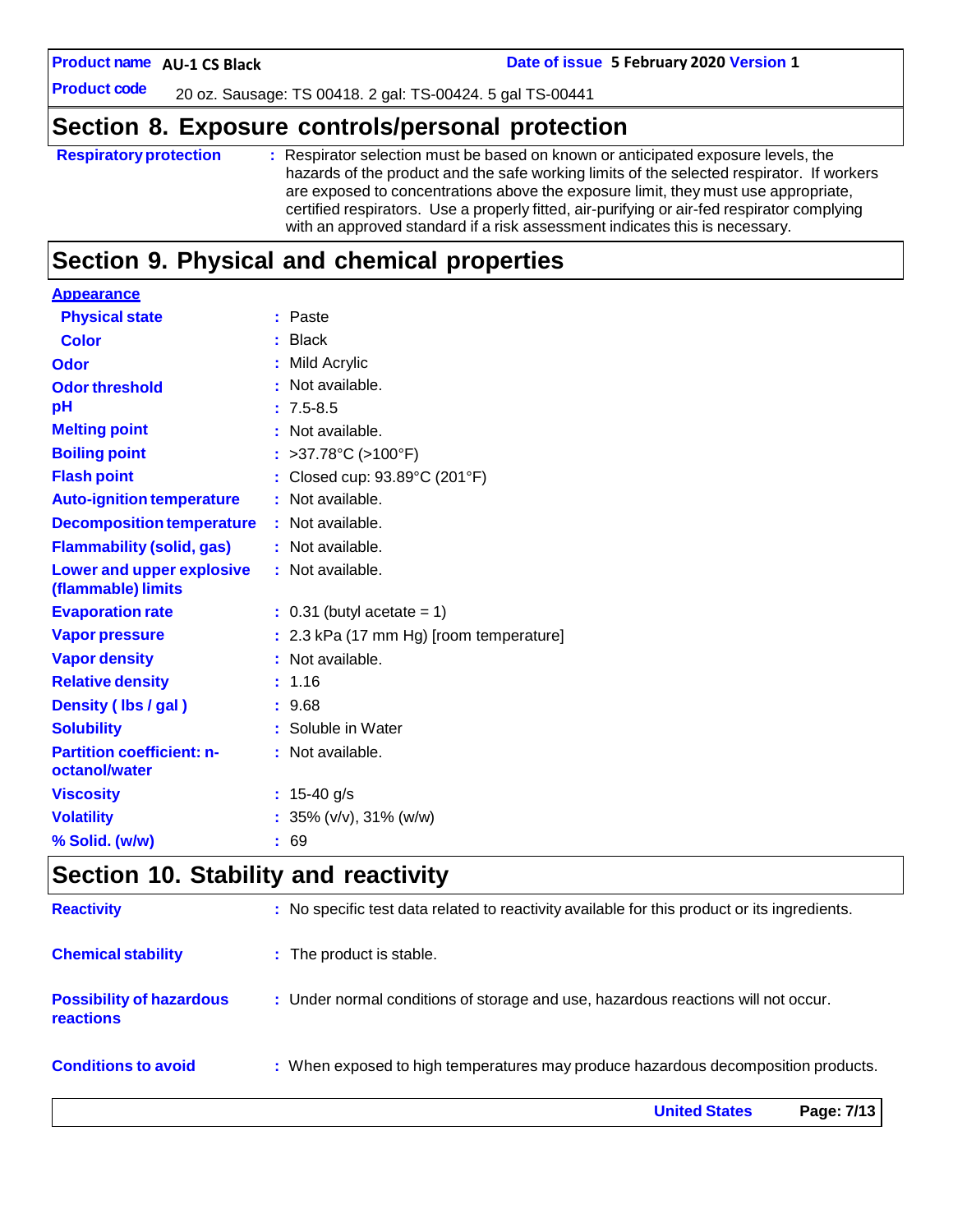**AU-1 CS Black Date of issue 5 February 2020 Version 1**

**Product code** 20 oz. Sausage: TS 00418. 2 gal: TS-00424. 5 gal TS-00441

### **Section 10. Stability and reactivity**

Refer to protective measures listed in sections 7 and 8.

#### **Incompatible materials :** Keep away from the following materials to prevent strong exothermic reactions: oxidizing agents, strong alkalis, strong acids. **Hazardous decomposition products :** Decomposition products may include the following materials: carbon monoxide, carbon dioxide, smoke, oxides of nitrogen.

### **Section 11. Toxicological information**

### **Information on toxicological effects**

#### **Acute toxicity**

| <b>Product/ingredient name</b> |                                                      | <b>Result</b> |             |            | <b>Species</b>                                         | <b>Dose</b> | <b>Exposure</b> |
|--------------------------------|------------------------------------------------------|---------------|-------------|------------|--------------------------------------------------------|-------------|-----------------|
| White mineral oil (petroleum)  |                                                      | LD50 Oral     |             |            | Rat                                                    | >5000 mg/kg |                 |
| Ethylene Glycol                |                                                      | LD50 Dermal   |             |            | Rabbit                                                 | 9.53 g/kg   |                 |
|                                |                                                      | LD50 Oral     |             |            | Rat                                                    | 4700 mg/kg  |                 |
| <b>Titanium Dioxide</b>        |                                                      | LD50 Oral     |             |            | Rat                                                    | $>10$ g/kg  |                 |
| <b>Conclusion/Summary</b>      |                                                      |               |             |            | $:$ There are no data available on the mixture itself. |             |                 |
| <b>Irritation/Corrosion</b>    |                                                      |               |             |            |                                                        |             |                 |
| <b>Conclusion/Summary</b>      |                                                      |               |             |            |                                                        |             |                 |
| <b>Skin</b>                    |                                                      |               |             |            | : There are no data available on the mixture itself.   |             |                 |
| <b>Eyes</b>                    |                                                      |               |             |            | : There are no data available on the mixture itself.   |             |                 |
| <b>Respiratory</b>             |                                                      |               |             |            | : There are no data available on the mixture itself.   |             |                 |
| <b>Sensitization</b>           |                                                      |               |             |            |                                                        |             |                 |
| <b>Conclusion/Summary</b>      |                                                      |               |             |            |                                                        |             |                 |
| <b>Skin</b>                    |                                                      |               |             |            | : There are no data available on the mixture itself.   |             |                 |
| <b>Respiratory</b>             |                                                      |               |             |            | $:$ There are no data available on the mixture itself. |             |                 |
| <b>Mutagenicity</b>            |                                                      |               |             |            |                                                        |             |                 |
| <b>Conclusion/Summary</b>      |                                                      |               |             |            | : There are no data available on the mixture itself.   |             |                 |
| <b>Carcinogenicity</b>         |                                                      |               |             |            |                                                        |             |                 |
| <b>Conclusion/Summary</b>      | : There are no data available on the mixture itself. |               |             |            |                                                        |             |                 |
| <b>Classification</b>          |                                                      |               |             |            |                                                        |             |                 |
| <b>Product/ingredient name</b> |                                                      | <b>OSHA</b>   | <b>IARC</b> | <b>NTP</b> |                                                        |             |                 |
| <b>Titanium Dioxide</b>        |                                                      |               | 2B          |            |                                                        |             |                 |
| Crystalline Silica, respirable |                                                      | ۰             | 1           |            | Known to be a human carcinogen.                        |             |                 |

**CarcinogenClassificationcode:**

**IARC: 1, 2A, 2B, 3, 4 NTP: Known to be a human carcinogen; Reasonably anticipated to be a human carcinogen OSHA: + Not listed/not regulated: -**

#### **Reproductive toxicity**

powder (<10 microns)

**Conclusion/Summary :**

There are no data available on the mixture itself.

#### **Teratogenicity**

**United States Page: 8/13**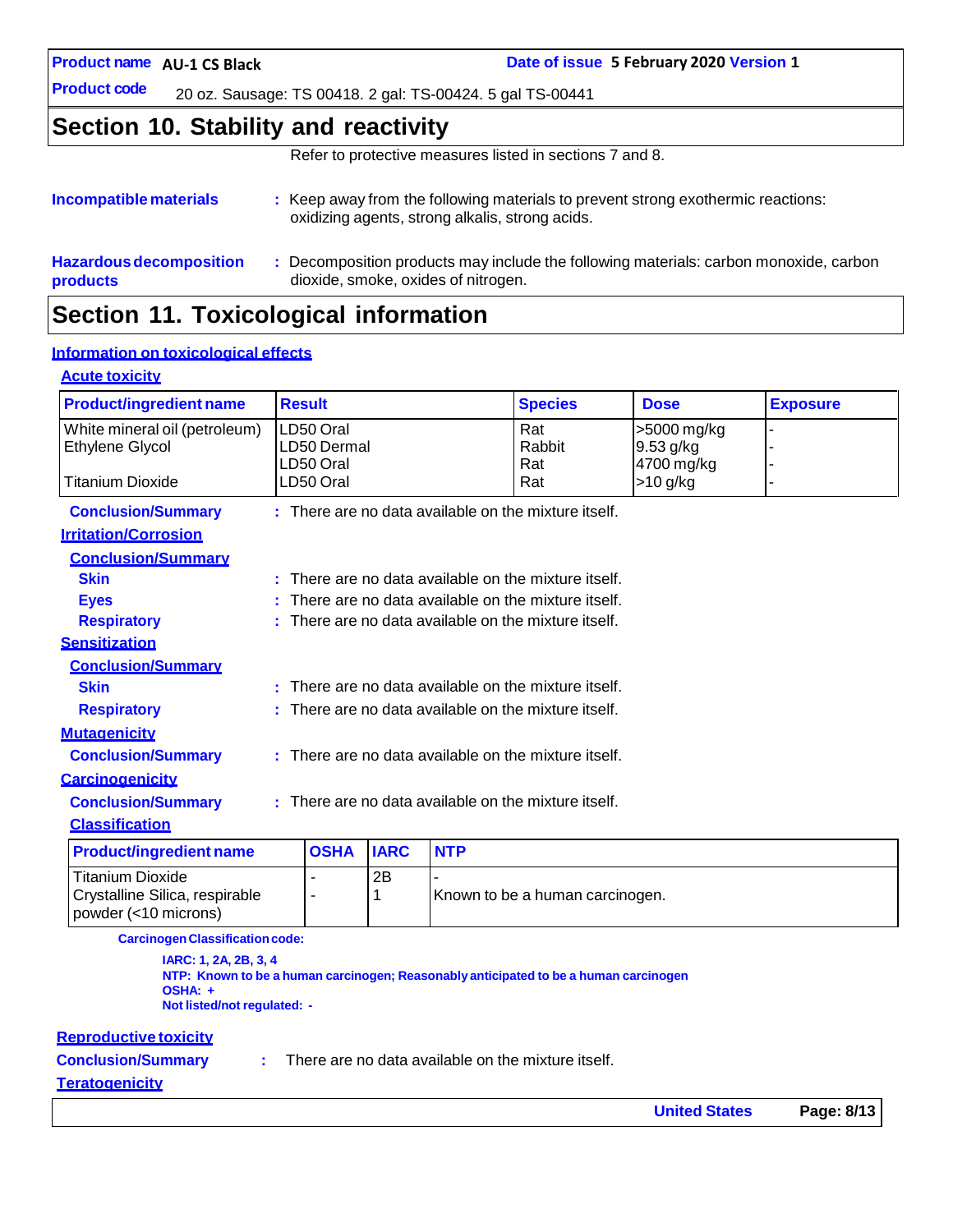**Product code**

20 oz. Sausage: TS 00418. 2 gal: TS-00424. 5 gal TS-00441

### **Section 11. Toxicological information**

**Conclusion/Summary :** There are no data available on the mixture itself.

### **Specific target organ toxicity (single exposure)**

Not available.

#### **Specific target organ toxicity (repeated exposure)**

| <b>Name</b>                                                                   | <b>Category</b>          |
|-------------------------------------------------------------------------------|--------------------------|
| <b>Ethylene Glycol</b><br>Crystalline Silica, respirable powder (<10 microns) | Category 2<br>Category 2 |
|                                                                               |                          |

**Target organs :** Contains material which may cause damage to the following organs: kidneys, lungs, heart, upper respiratory tract, skin, central nervous system (CNS), eye, lens or cornea.

#### **Aspiration hazard**

| <b>Name</b>                   | <b>Result</b>                  |
|-------------------------------|--------------------------------|
| White mineral oil (petroleum) | ASPIRATION HAZARD - Category 1 |

### **Information on the likely routes of exposure**

#### **Potential acute health effects**

|                                                          | <b>United States</b><br>Page: 9/13                                                                                                                                                                                                                                                                                                                                                                                                                           |
|----------------------------------------------------------|--------------------------------------------------------------------------------------------------------------------------------------------------------------------------------------------------------------------------------------------------------------------------------------------------------------------------------------------------------------------------------------------------------------------------------------------------------------|
| <b>Potential immediate</b><br><b>effects</b>             | There are no data available on the mixture itself.                                                                                                                                                                                                                                                                                                                                                                                                           |
| Long term exposure                                       |                                                                                                                                                                                                                                                                                                                                                                                                                                                              |
| <b>Potential delayed effects</b>                         | : There are no data available on the mixture itself.                                                                                                                                                                                                                                                                                                                                                                                                         |
| effects                                                  |                                                                                                                                                                                                                                                                                                                                                                                                                                                              |
| <b>Short term exposure</b><br><b>Potential immediate</b> | $:$ There are no data available on the mixture itself.                                                                                                                                                                                                                                                                                                                                                                                                       |
|                                                          | delayed and immediate effects and also chronic effects of components from short-term<br>and long-term exposure by oral, inhalation and dermal routes of exposure and eye<br>contact.                                                                                                                                                                                                                                                                         |
| <b>Conclusion/Summary</b>                                | : There are no data available on the mixture itself. This product contains Crystalline Silica<br>which can cause lung cancer or silicosis. The risk of cancer depends on the duration<br>and level of exposure to dust from sanding surfaces or mist from spray applications. If<br>splashed in the eyes, the liquid may cause irritation and reversible damage. Ingestion<br>may cause nausea, diarrhea and vomiting. This takes into account, where known, |
|                                                          | Delayed and immediate effects and also chronic effects from short and long term exposure                                                                                                                                                                                                                                                                                                                                                                     |
| <b>Ingestion</b>                                         | : No specific data.                                                                                                                                                                                                                                                                                                                                                                                                                                          |
|                                                          | dryness<br>cracking                                                                                                                                                                                                                                                                                                                                                                                                                                          |
| <b>Skin contact</b>                                      | : Adverse symptoms may include the following:<br>irritation                                                                                                                                                                                                                                                                                                                                                                                                  |
| <b>Inhalation</b>                                        | No specific data.                                                                                                                                                                                                                                                                                                                                                                                                                                            |
| <b>Eye contact</b>                                       | : No specific data.                                                                                                                                                                                                                                                                                                                                                                                                                                          |
| Over-exposure signs/symptoms                             |                                                                                                                                                                                                                                                                                                                                                                                                                                                              |
| <b>Ingestion</b>                                         | : Low ingestion hazard in normal use.                                                                                                                                                                                                                                                                                                                                                                                                                        |
| <b>Skin contact</b>                                      | May cause allergic skin reactions and / or central nervous system depression. May cause<br>skin dryness and irritation.                                                                                                                                                                                                                                                                                                                                      |
| <b>Inhalation</b>                                        | May cause slight irritation to respiratory passages - headache - dizziness.                                                                                                                                                                                                                                                                                                                                                                                  |
| <b>Eye contact</b>                                       | : Direct contact may cause slight to moderate irritation.                                                                                                                                                                                                                                                                                                                                                                                                    |
|                                                          |                                                                                                                                                                                                                                                                                                                                                                                                                                                              |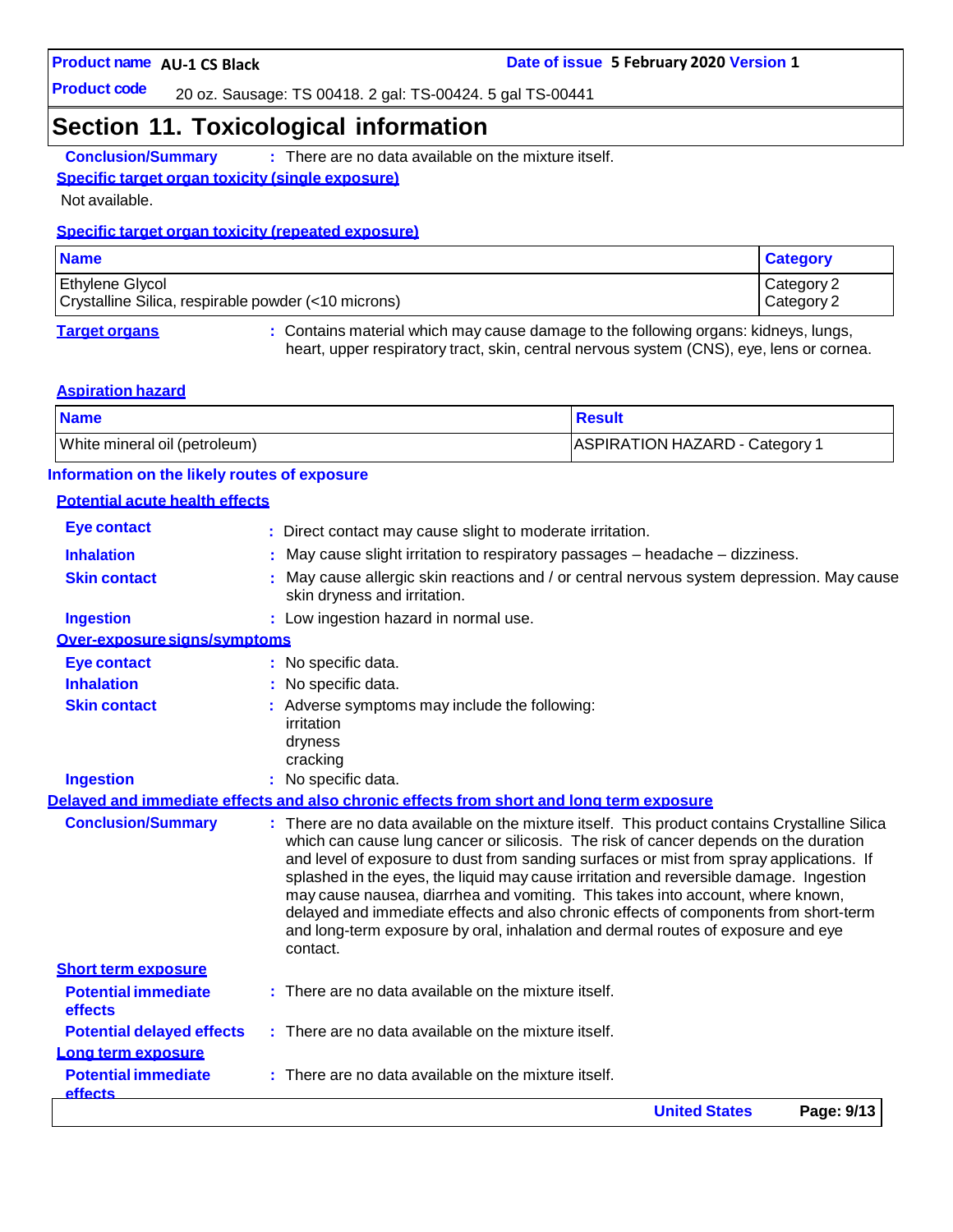**Date of issue 5 February 2020 Version 1** 

**Product code**

20 oz. Sausage: TS 00418. 2 gal: TS-00424. 5 gal TS-00441

### **Section 11. Toxicological information**

|                                         | <b>Potential delayed effects :</b> There are no data available on the mixture itself.                                                                                        |                  |  |
|-----------------------------------------|------------------------------------------------------------------------------------------------------------------------------------------------------------------------------|------------------|--|
| <b>Potential chronic health effects</b> |                                                                                                                                                                              |                  |  |
| <b>General</b>                          | : May cause damage to organs through prolonged or repeated exposure. Prolonged or<br>repeated contact can defat the skin and lead to irritation, cracking and/or dermatitis. |                  |  |
| <b>Carcinogenicity</b>                  | : May cause cancer. Risk of cancer depends on duration and level of exposure.                                                                                                |                  |  |
| <b>Mutagenicity</b>                     | : No known significant effects or critical hazards.                                                                                                                          |                  |  |
| <b>Teratogenicity</b>                   | : No known significant effects or critical hazards.                                                                                                                          |                  |  |
| <b>Developmental effects</b>            | : No known significant effects or critical hazards.                                                                                                                          |                  |  |
| <b>Fertility effects</b>                | : No known significant effects or critical hazards.                                                                                                                          |                  |  |
| <b>Numerical measures of toxicity</b>   |                                                                                                                                                                              |                  |  |
| <b>Acute toxicity estimates</b>         |                                                                                                                                                                              |                  |  |
| <b>Route</b>                            |                                                                                                                                                                              | <b>ATE value</b> |  |
| Oral                                    |                                                                                                                                                                              | 14103.8 mg/kg    |  |

# **Section 12. Ecological information**

#### **Toxicity**

| <b>Product/ingredient name</b> | <b>Result</b>                   | <b>Species</b>                         | <b>Exposure</b> |
|--------------------------------|---------------------------------|----------------------------------------|-----------------|
| Titanium Dioxide               | Acute EC50 100 mg/l Fresh water | I Daphnia - Daphnia magna -<br>Neonate | 48 hours        |

#### **Persistence and degradability**

Not available.

#### **Bioaccumulative potential**

| <b>Product/ingredient name</b> | $LoaPow$ | <b>BCF</b> | <b>Potential</b> |
|--------------------------------|----------|------------|------------------|
| White mineral oil (petroleum)  | l >6     |            | high             |
| Ethylene Glycol                | -1.36    |            | low              |

#### **Mobility in soil**

**Soil/water partition coefficient** (K<sub>oc</sub>)

**:** Not available.

## **Section 13. Disposal considerations**

**Disposal methods :** The generation of waste should be avoided or minimized wherever possible. Disposal of this product, solutions and any by-products should at all times comply with the requirements of environmental protection and waste disposal legislation and any regional local authority requirements. Dispose of surplus and non-recyclable products via a licensed waste disposal contractor. Waste should not be disposed of untreated to the sewer unless fully compliant with the requirements of all authorities with jurisdiction. Waste packaging should be recycled. Incineration or landfill should only be considered when recycling is not feasible. This material and its container must be disposed of in a

**United States Page: 10/13**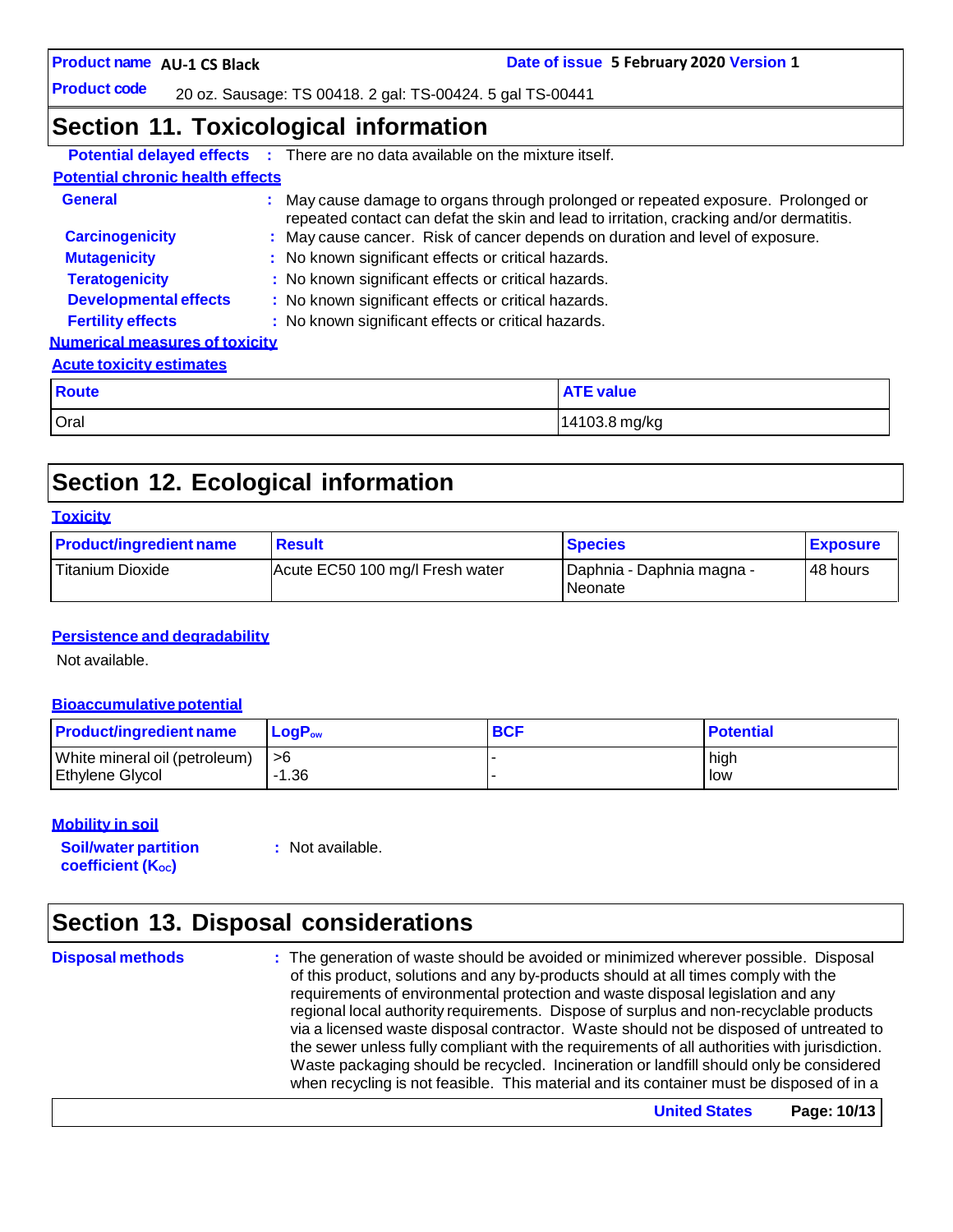**Product code**

20 oz. Sausage: TS 00418. 2 gal: TS-00424. 5 gal TS-00441

### **Section 13. Disposal considerations**

safe way. Care should be taken when handling emptied containers that have not been cleaned or rinsed out. Empty containers or liners may retain some product residues. Avoid dispersal of spilled material and runoff and contact with soil, waterways, drains and sewers.

**Disposal should be in accordance with applicable regional, national and local laws and regulations.**

**Refer to Section 7: HANDLING AND STORAGE and Section 8: EXPOSURE CONTROLS/PERSONAL PROTECTION for additional handling information and protection of employees. Section 6. Accidental release measures**

### **14. Transport information**

|                                                      | <b>DOT</b>                                                                       | <b>IMDG</b>     | <b>IATA</b>     |
|------------------------------------------------------|----------------------------------------------------------------------------------|-----------------|-----------------|
| <b>UN</b> number                                     | <b>UN3082</b>                                                                    | Not regulated.  | Not regulated.  |
| <b>UN proper shipping</b><br>name                    | ENVIRONMENTALLY<br>HAZARDOUS SUBSTANCE,<br>LIQUID, N.O.S.<br>(carbendazim (ISO)) |                 |                 |
| <b>Transport hazard class</b> 9<br>(e <sub>s</sub> ) |                                                                                  |                 |                 |
| <b>Packing group</b>                                 | Ш                                                                                |                 |                 |
| <b>Environmental hazards</b>                         | IN <sub>O</sub> .                                                                | No.             | No.             |
| <b>Marine pollutant</b><br>substances                | Not applicable.                                                                  | Not applicable. | Not applicable. |
| <b>Product RQ (lbs)</b>                              | 14992.5                                                                          | Not applicable. | Not applicable. |
| <b>RQ substances</b>                                 | (carbendazim (ISO))                                                              | Not applicable. | Not applicable. |

### **Additional information**

| <b>DOT</b>  | : Package sizes shipped in quantities less than the product reportable quantity are not subject to the<br>RQ (reportable quantity) transportation requirements. |
|-------------|-----------------------------------------------------------------------------------------------------------------------------------------------------------------|
| <b>IMDG</b> | : None identified.                                                                                                                                              |
| <b>IATA</b> | : None identified.                                                                                                                                              |

**Special precautions for user : Transport within user's premises:** always transport in closed containers that are upright and secure. Ensure that persons transporting the product know what to do in the event of an accident or spillage.

### **Section 15. Regulatory information**

|                                   | United States inventory (TSCA 8b) : All components are listed or exempted.               |
|-----------------------------------|------------------------------------------------------------------------------------------|
| <b>Australia inventory (AICS)</b> | : Not determined.                                                                        |
| Canada inventory (DSL)            | : All components are listed or exempted.                                                 |
| <b>China inventory (IECSC)</b>    | : Not determined.                                                                        |
| <b>Europe inventory (REACH)</b>   | : Please contact your supplier for information on the inventory status of this material. |
| <b>Japan inventory (ENCS)</b>     | : Not determined.                                                                        |
|                                   |                                                                                          |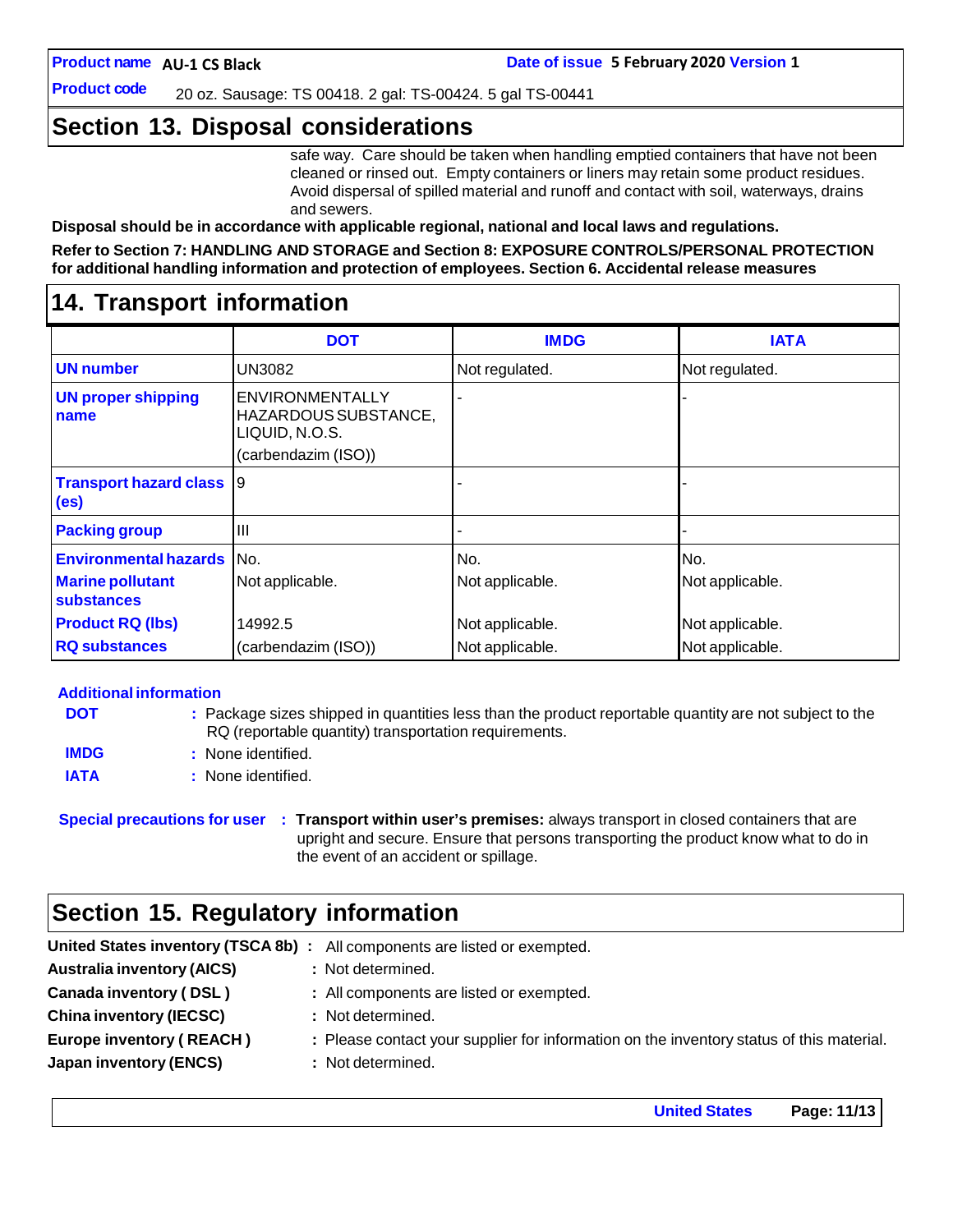#### **Product code**

20 oz. Sausage: TS 00418. 2 gal: TS-00424. 5 gal TS-00441

### **Section 15. Regulatory information**

- **Korea inventory (KECI) :** : Not determined.
- **New Zealand ( NZIoC ) :** : Not determined.

**Philippines inventory (PICCS) :** Not determined.

### **United States**

**SARA 302/304**

**SARA 304 RQ :** Not applicable.

**Composition/information on ingredients**

No products were found.

### SARA311/312

**Classification :** Immediate (acute) health hazard D elayed (chronic) health hazard

#### **Composition/information on ingredients**

| <b>Name</b>                                               | <b>Fire</b><br>hazard | <b>Sudden</b><br><b>release of</b><br><b>pressure</b> | <b>Reactive</b> | Immediate<br>(acute)<br>health<br>hazard | <b>Delayed</b><br>(chronic)<br>health<br>hazard |
|-----------------------------------------------------------|-----------------------|-------------------------------------------------------|-----------------|------------------------------------------|-------------------------------------------------|
| White mineral oil (petroleum)                             | No.                   | No.                                                   | No.             | Yes.                                     | No.                                             |
| Ethylene Glycol                                           | No.                   | No.                                                   | No.             | Yes.                                     | Yes.                                            |
| <b>Titanium Dioxide</b>                                   | No.                   | No.                                                   | No.             | No.                                      | Yes.                                            |
| Crystalline Silica, respirable powder<br>$(<$ 10 microns) | No.                   | No.                                                   | No.             | No.                                      | Yes.                                            |

#### **SARA 313**

#### **Supplier notification :** Ethylene Glycol 107-21-1 0.5 - 1.5

|  | <u>Chemical name</u> |  |
|--|----------------------|--|
|  | Ethylene Glycol      |  |

**Chemical name CAS number Concentration**

SARA 313 notifications must not be detached from the SDS and any copying and redistribution of the SDS shall include copying and redistribution of the notice attached to copies of the SDS subsequently redistributed.

**Pennsylvania (worker and community right to know act): The following components are cited in the Pennsylvania Hazardous Substances List, and are present at levels that require reporting.**

| Ethylene Glycol<br>$107 - 21 - 1$<br>$< 2\%$ |  |
|----------------------------------------------|--|
|----------------------------------------------|--|

**California Prop. 65**: **WARNING:** This product can expose you to chemicals

including Crystalline Silica (respirable powder), and ethylene glycol, which are known to the State of California to cause cancer and birth defects or other reproductive harm. For more information go to [www.P65Warnings.ca.gov.](http://www.p65warnings.ca.gov/)

### **Section 16. Other information**

**Hazardous Material Information System (U.S.A.)**

**Health :** 2 \* **Flammability :** 1 **Physical hazards :** 0

( \* ) - Chronic effects

Caution: HMIS® ratings are based on a 0-4 rating scale, with 0 representing minimal hazards or risks, and 4 representing significant hazards or risks Although HMIS® ratings are not required on MSDSs under 29 CFR 1910.1200, the preparer may choose to provide them. HMIS® ratings are to be used with a fully implemented HMIS® program. HMIS® is a registered mark of the National Paint & Coatings Association (NPCA). HMIS® **materials maybe purchased exclusively from J. J. Keller (800) 327-6868.**

**The customer is responsible for determining the PPE code for this material.**

**National Fire Protection Association (U.S.A.)**

**Health :** 2 **Flammability :** 1 **Instability :** 0

**United States Page: 12/13**